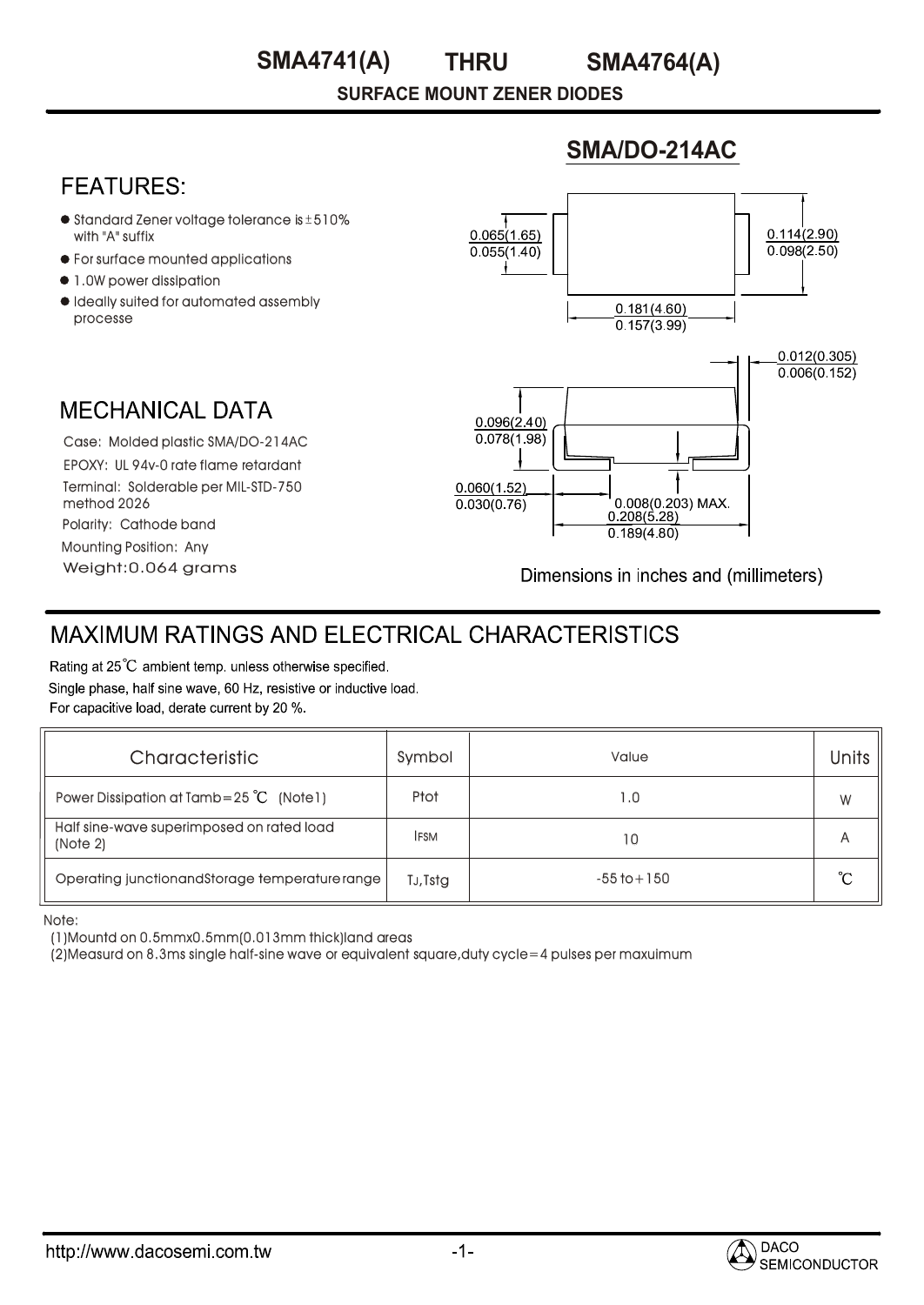### **SURFACE MOUNT ZENER DIODES SMA4741(A) THRU SMA4764(A)**



**2**